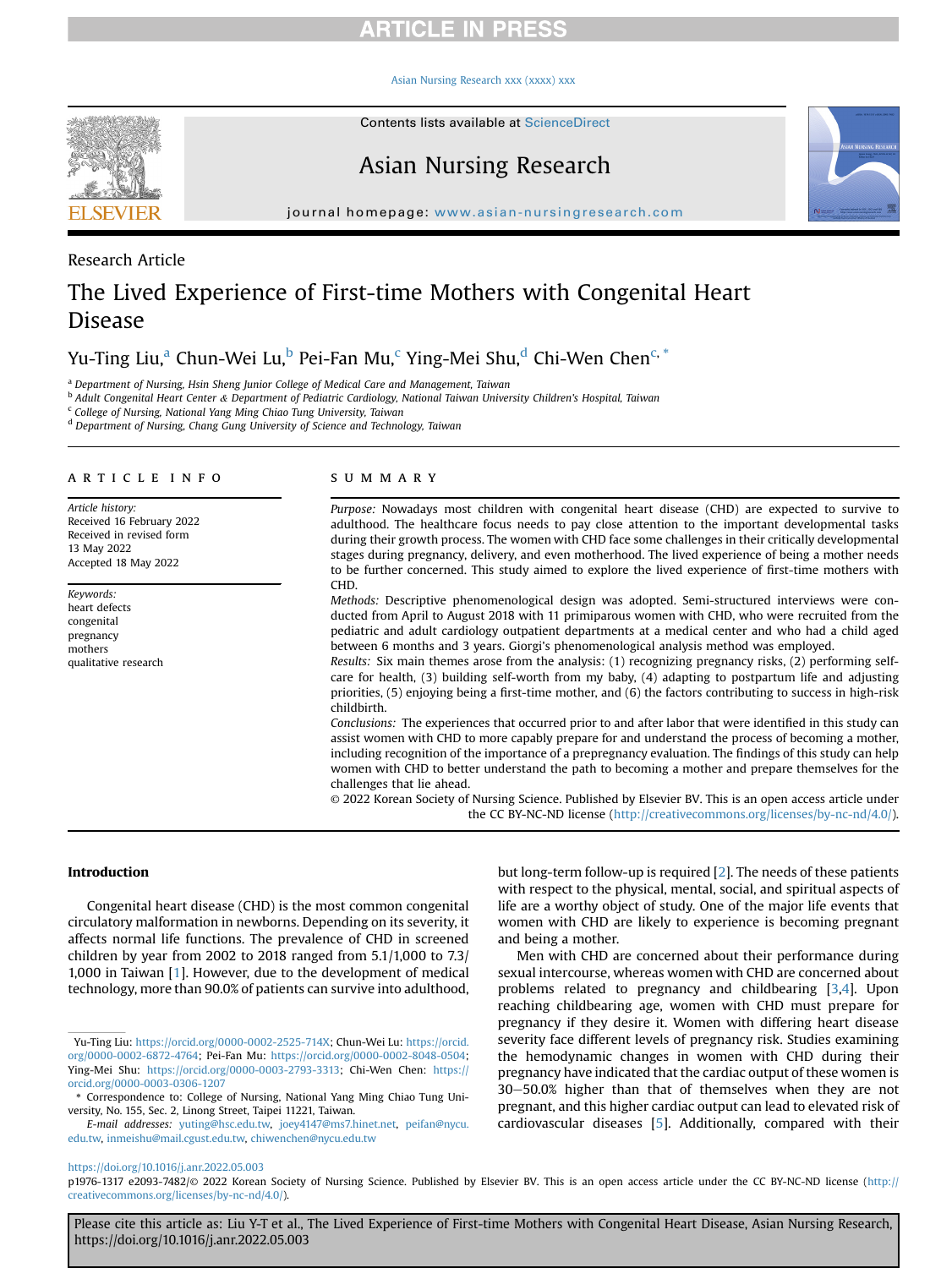2 2 T. Liu et al. / Asian Nursing Research xxx (xxxx) xxx

counterparts without CHD, women with CHD are more likely to experience pregnancy complications and have their children inheriting CHD [\[6\]](#page-8-5). When the mother has chronic diseases or delayed childbirth, the child's risk of CHD will also increase [\[7](#page-8-6)]. In summary, CHD is a medical condition that can threaten the health of both mother and baby. According to the aforementioned difficulties faced by women with CHD during their pregnancy and during labor, their physical discomfort and more importantly their psychological stress during pregnancy should both not be overlooked [\[4](#page-8-3)]. However, the conviction resulting from the wish to become a mother can be a strong force, and this force can sustain the mother-to-be in their long battle against various preconception and postconception challenges not faced by women without CHD [[8](#page-8-7)]. In an effort to pursue higher quality of life and prepare for the hazardous events that may occur during pregnancy, women with CHD pay great attention to their health during pregnancy [\[9](#page-8-8)]. Nevertheless, women with CHD remain uncertain whether they will be able to maintain their health with regard to the high risks they face.

The maternal role theories of Rubin [\[10](#page-8-9)] and Mercer [\[11](#page-8-10)] state that being a mother is an important step in women's personal development. After the child is born, the woman inhabits the role of mother. The mother-infant relationship and attachment are typically established between the primary caretaker and infant within their first year of interaction. The unconscious behaviors of a mother originate from her exploration of the attachment relationship between herself and her child. A healthy attachment relationship involves a reciprocal process between a mother and her child, and the mother-child attachment relationship affects the mother's emotions, the child's temperament, and the child's future development [\[12](#page-8-11)]. Nevertheless, chronic diseases can threaten the functioning of a woman in her socialized role. When a mother cannot take care of her child in the way she wants, she may experience negative emotions such as anxiety, depression, or guilt. Many women diagnosed with diseases wish to be become a good mother [[9\]](#page-8-8). However, the physical and psychological burdens caused by their diseases may lessen their child-rearing ability. Women still expect to be able to raise children. Some women with CHD even think that being a mother is more important than properly caring for their condition. Being a mother can make women with CHD feel that they belong in society [[8\]](#page-8-7).

The label "disease" sometimes causes people to overemphasize the pathological characteristics of an individual and to ignore that individual's unique personal traits and advantages. Understanding and analyzing the processes that women with CHD go through to become a mother is crucial and necessary. Quality of life, health promotion, lifestyle, and pregnancy risk are some of the topics often discussed in relation to women with CHD in nursing studies. However, studies examining the lived experience of first-time mothers with CHD are relatively rare [\[4,](#page-8-3)[8,](#page-8-7)[9](#page-8-8)]. We conducted qualitative interviews to examine the upbringing of women with CHD, their life experiences after becoming a mother for the first time, their thoughts and feelings, and how these perceptions affected their execution of the maternal role. We hoped to explore the essence of lived experience of first-time mothers with CHD.

#### Methods

#### Design

This study employed a descriptive phenomenological design applying Giorgi's (2009) phenomenological method with in-depth interviews to understand the lived experience of women with CHD on their first-time motherhood.

#### Participants and setting

Purposive sampling was used to select participants. The participants were recruited from the pediatric and adult CHD specialist outpatient clinic at a medical center in Northern Taiwan. Mercer's [[11,](#page-8-10)[13\]](#page-8-12) maternal role theory states that the mother's experience of the childbirth process will affect her ability to perform the maternal role at 6 months postpartum, and parent-child attachment will begin to shift when the child is approximately 3 years old. The inclusion criteria were as follows: (1) primiparous women with CHD and a child aged between 6 months and 3 years; (2) women who lived with their biological child(ren) and were one of the primary caretakers of their child(ren); (3) women who were classified as having class II, III, or IV cardiovascular diseases according to the classification principles stated in the mWHO Classification of Maternal Cardiovascular Risk; (4) women with CHD not caused by chromosomal and genetic abnormalities (e.g., Marfan syndrome and Down syndrome) and with no other chronic disease or comorbidity; (5) women who could communicate in Taiwanese Mandarin could understand the theme of the interview.

The interview questions were developed based on the combination of literature review and the practical experiences of the researcher (the first author), and the suggestions provided by qual-itative experts (the third, fourth and fifth authors) [\(Table 1\)](#page-2-0). Before the study was begun, a pilot study with one participant interviewed was conducted to confirm the appropriateness and feasibility of the original interview guidelines met the aims of the study.

The formal data collection period with the original interview guidelines lasted from April to August 2018. The interviews with 11 women with CHD (coded  $A-K$ ) provided detailed information on the individual's experience, views, and feelings of the first-time mothers with CHD. Characteristics of the study participants are shown in [Table 2](#page-3-0). The CHD conditions of the participants included both acyanotic and cyanotic heart diseases. Regarding their Modified World Health Organization (mWHO) severity, the majority of the participants (7/11, 63.6%) had class II cardiovascular diseases, with the others having class III (2/11, 18.2%), including diagnoses of transposition of the great arteries and total cavopulmonary connection or class IV (2/11, 18.2%) cardiovascular diseases, including diagnoses of atrial septal defect and tetralogy of Fallot. The participants were aged between 22 and 46 years, with an average age of 34.5 years. Among the participants, 81.8% was planned pregnancy and 72.7% was natural insemination. The participants had a total of 13 children, and two of the participants had twins. Regarding the demographic characteristics of their children, six (46.2%) of the children were male. The children weighed  $1,176-2,954$  g at birth, and their average age upon recruitment of their mother into the study was approximately 22.7 months.

### Data collection

Before commencing data collection, the researcher (the first author) briefed women who met the inclusion criteria about the content, purposes, and procedures of the current study in person. After obtaining the women's informed consent, the researchers then negotiated with each participant to schedule a suitable time and place for a one-to-one interview. Each participant was to be interviewed once. At the beginning of each interview, the researcher engaged in nonstructured conversation with the participant, so that the participant could relax before the main part of the interview started. Each interview lasted  $1-2$  hours, and the interviews were conducted in the participants' home or the café nearby their home. The interviews were recorded using a voice recorder. Nonverbal behaviors during the interviews-such as participants' tone of voice, expressions, and movements—were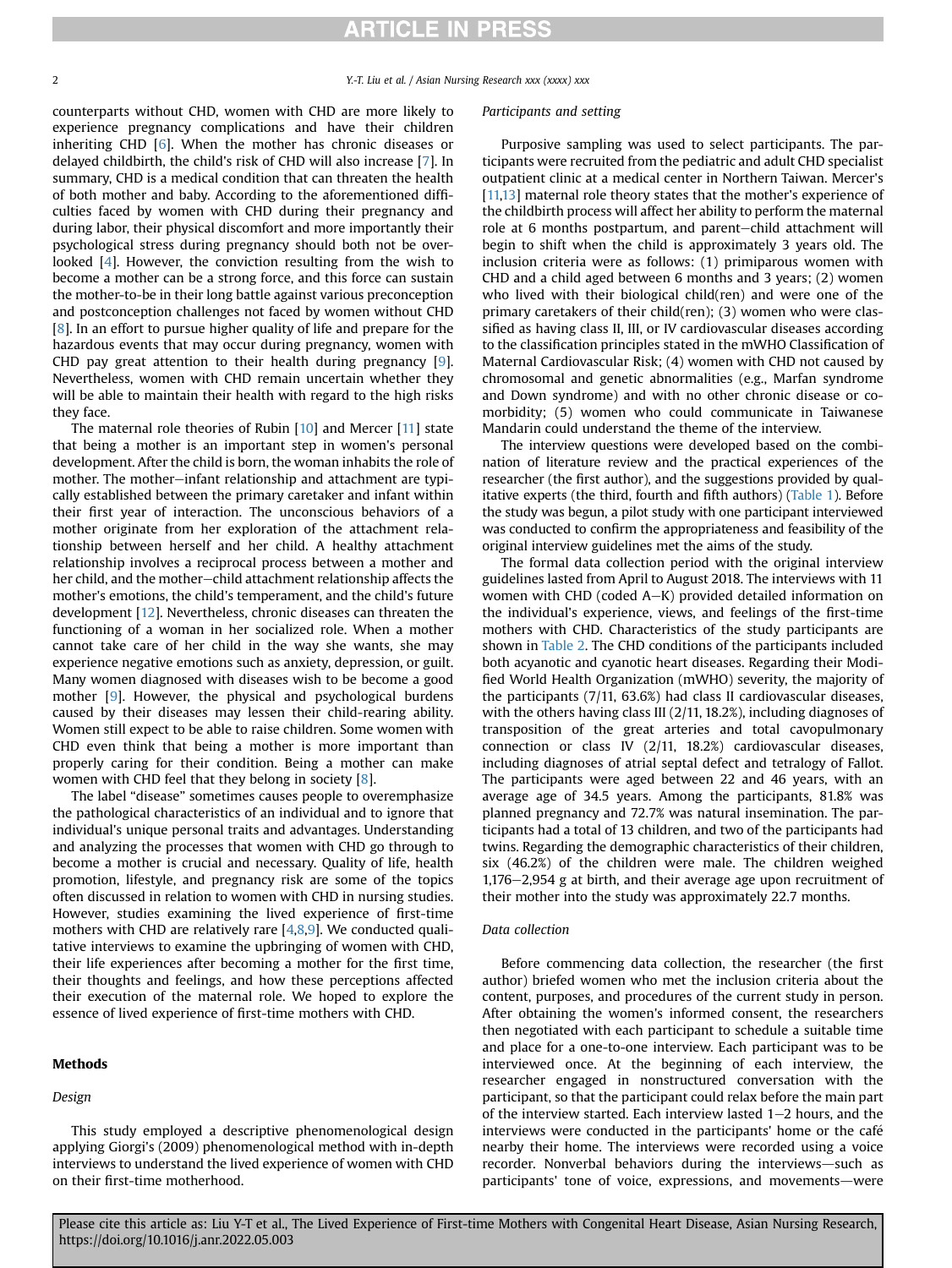#### Y.-T. Liu et al. / Asian Nursing Research xxx (xxxx) xxx 3

#### <span id="page-2-0"></span>Table 1 Interview Questions.

- 1. How did you feel when you discovered you were going to become a mother? What is the significance of becoming a mother to you?
- 2. This was the first time you became a mother. How did your actual feelings on becoming a mother differ from your expected feelings?
- 3. This is your first child. What feelings did the child give you? How did your life change after you become a mother?
- 4. The journey to becoming a mother is not an easy one. Can you share your experience of proactively seeking medical care and the types of medical resources that you accessed? Do you have any suggestions for women with CHD who are planning to have children?
- 5. Hospitals currently provide some relevant medical resources to aid women with CHD to fulfill their maternal role. What is your opinion of this? Do you have any suggestions?

observed and recorded. To add to the comprehensiveness of the interview data, the researcher also recorded the interactions that occurred during the interview sessions and their own reflections on the interviews. The voice-recording file of each interview was transcribed into text within 24 hours of the interview for data processing and analysis. The research groups (all authors) then sorted, coded, and categorized the collected data of individual participants separately. Data collection and analysis were repeated until the point of data saturation, and participant recruitment was halted when no additional themes could be generated from the data analysis and when there was overlap of themes.

#### Data analysis

The researchers used contrast, induction, and comparison methods to gradually develop the conceptions and themes of the interview content. For the data analysis, the five-step empirical phenomenological analysis method proposed by Giorgi [\[14](#page-8-13)] was employed. The analysis steps are as follows: (1) Phenological data were collected, and all transcripts were read to gain a global sense of the data. (2) The meaningful analysis units were identified. Then, by using trained sensitivity and an open attitude, a series of meaning units expressed in the words of the participants was identified. (3) The descriptive raw data were transformed into meaning units through the process of reflection and imaginative variation by using technical language in the field; these meaning units were then used as the basis for interpretation of the research question. (4) The themes were abstracted into key meanings; the basic features of each phenomenon were confirmed. (5) The specific structured descriptions of each participant were combined. In the general description of situated structure, the key meanings were compiled to form structured descriptions. The core concepts were captured by using phenomenological reduction and developed into the research results [\[14](#page-8-13)[,15](#page-8-14)]. The process of data analysis from meaning units to theme is illustrated by an exemplar in [Table 3.](#page-4-0)

#### Ethical considerations

Ethical approval for the study was obtained from the institutional review board of the medical center (Approval No. 201712164RINC). The ethical principles were met through oral and written information about the study to the participants. Potential participants were called by the first author to query their interest in participating in the study. Participants were informed that the study was voluntary, and they could refuse participation in the study or withdraw at any time without affecting their treatment. Written consent was obtained. In the transcribed material and reports, codes were allocated to each participant and identifying information was removed.

### Rigor

To ensure the validity and reliability of the study, the researchers conducted the study in accordance with the research guidelines for qualitative studies proposed by Lincoln and Guba [\[16](#page-8-15)]. The phenomenological qualitative research method was used to collect data. The research questions were designed by an expert panel comprising a cardiologist, experts on CHD in children and adults, and experts on child developmental psychology. Interviews were conducted to investigate the first-time motherhood experiences of women with CHD, after which the voice-recording files were transcribed into text. The interview processes were properly recorded, and the records were ensured to reflect the actual interviews. Purposive sampling method was employed in the current study to ascertain the scope of participant selection. Understanding was obtained through listening; this understanding was used to identify problems; and assistance was provided accordingly. The following interview content was especially crucial: (1) the experiences of the participants regarding how they solved shared problems, and (2) the participants' expression of their needs and perceived processes. The results of the current study are applicable to the female population with CHD. The written records were crosschecked against the original records and revised accordingly. When conducting the research, we recorded our reflections in a daily diary. The purpose of this was to help us avoid bias by clarifying self-awareness and emphasizing the essences of phenomena. After objective analysis of the data, the results were cross-checked against the content of this reflection diary, ensuring the consistency and dependability of the data analysis.

#### Results

In the text analysis process, the researchers reduced the meaning phrases of women with CHD to a coherent text. The researchers then transformed the 251 meaning units into technical languages, after which the content was coded and classified into 33 categories. Subsequently, the researchers integrated the categories into 18 subthemes of the current study. Finally, the subthemes were abstracted into six core concepts-the themes of the study ([Table 4\)](#page-5-0).

#### Theme 1: Recognizing pregnancy risks

When women with CHD who participated in this study did not routinely seek relevant medical treatment, they did not have clear understanding of their own health status. Patients' poor understanding of their CHD also resulted in discrepancy between patientperceived severity and professionally evaluated severity. Additionally, fear of pregnancy or unplanned pregnancies was observed among the women with CHD because of a lack of contraceptive and childbearing knowledge (D-26 in [Table 4](#page-5-0)).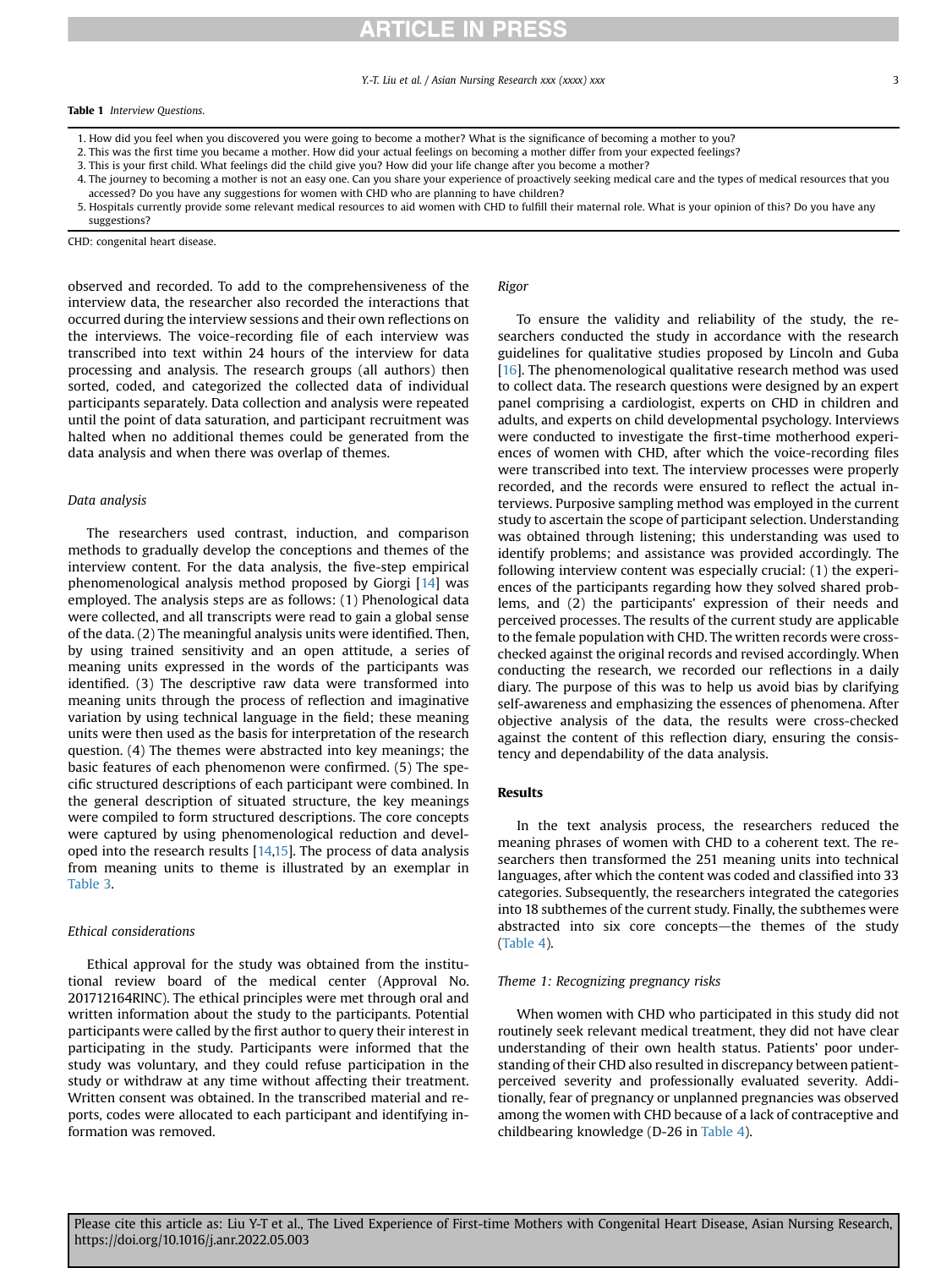#### 4 Y.-T. Liu et al. / Asian Nursing Research xxx (xxxx) xxx

<span id="page-3-0"></span>**Table 2** Demographic and Clinical Characteristics of the Study Participants ( $N = 11$ ).

| Characteristics          | N / Mean (SD, min-max) |
|--------------------------|------------------------|
| Age (years)              | 34.2 (6.7, 22-46)      |
| Education                |                        |
| Master                   | 4                      |
| College                  | 4                      |
| Undergraduate            | $\overline{2}$         |
| Vocational               | 1                      |
| Pregnancy intention      |                        |
| Planned                  | 9                      |
| Unplanned                | $\overline{2}$         |
| Types of insemination    |                        |
| Natural                  | 8                      |
| Artificial               | 3                      |
| Numbers of children born |                        |
| Singleton                | 9                      |
| Twins                    | $\overline{2}$         |
| Diagnosis                |                        |
| <b>ASD</b>               | 2                      |
| <b>VSD</b>               | $\overline{2}$         |
| <b>TOF</b>               | $\overline{2}$         |
| <b>TGA</b>               | 1                      |
| <b>SV</b>                | 1                      |
| <b>DORV</b>              | 1                      |
| COA                      | 1                      |
| <b>PDA</b>               | $\mathbf{1}$           |
| mWHO class               |                        |
| $\mathbf{I}$             | 7                      |
| III                      | $\overline{2}$         |
| IV                       | $\overline{2}$         |
|                          |                        |

ASD: atrial septal defect; VSD: ventricular septal defect; TOF: tetralogy of fallot; TGA: transposition of the great arteries; SV: single ventricle; DORV: double outlet right ventricle; COA: coarctation of aorta; PDA: patent ductus arteriosus; mWHO class: modified World Health Organization Classification of Maternal Cardiovascular Risk.

Once the participants had confirmed their pregnancy, they began to worry about the risk to their health and their child's health. The participants were scared that their CHD would hamper the development of their child. Because of uncertainties surrounding their own health and that of their child, they often experienced entangled thoughts, feelings of contradiction, and emotional conflict during their pregnancy. Most of the participants were concerned that their child would inherit their CHD; the next most common reflections were concerns about other uncertain risk factors and description of feelings of discomfort. In their reports, the women expressed negative emotions including worry and nervousness. If they could, most of the women with CHD acquired more detailed or additional and self-funded medical examinations; they only felt at ease if the examination results revealed that their child was healthy (I-12 in [Table 4](#page-5-0)).

### Theme 2: Performing self-care for health

When the participants were preparing themselves to be mothers, they began to pay more attention to their CHD-related health problems and better take care of themselves. They proactively visited hospital to seek help from physicians with the hope that they could obtain information relevant to pregnancy before conception. Additionally, they arranged for a preconception evaluation and other relevant medical examinations as well as discussing with physicians the possible symptoms and risks that could emerge during pregnancy. During pregnancy, they often worried about their future health and that of the unborn baby. They proactively sought to acquire knowledge and took precautions beneficial to the baby and themselves; they obtained disease information, took precautions for the pregnancy and labor, and acquired child-rearing knowledge. They aimed to optimize their body condition and eliminate risk factors with the aim of ensuring the safe and healthy delivery of their baby. In pursuit of these goals, they visited Chinese medicine clinics, sought advice from physicians and senior family members, adjusted their daily routine, and paid more attention to sleep and regular exercise (H-24, E-31, H-74, and A-37 in [Table 4\)](#page-5-0).

Additionally, the women with CHD believed that they played a crucial role in the growth process of their children and that they were closely connected to their children. Therefore, the women's consciousness over their health continued until they decided it was enough. After the first pregnancy of the participants, numerous factors affected their decision to get pregnant again, including the complications that occurred during the first pregnancy, physicians' evaluation of their health, and their self-evaluation of their health and the health condition of their children. The results revealed that after the participants experienced pregnancy, they understood the importance of regular follow-up visits and health maintenance (C-15 and G-27 in [Table 4\)](#page-5-0).

#### Theme 3: Building self-worth from my baby

The participants reported their perseverance and determination to achieve their goal. When physicians stated that pregnancy and childbirth were high-risk activities for them or recommended against pregnancy, the participants felt that if they took this advice, they would miss something in their lives. It was similar to having their rights deprived or being labeled as separate from ordinary people. Regardless of whether the participants perceived the effect of their CHD on their lives, they stated that they wanted to be indistinguishable from other mothers. Furthermore, they did not want their disease to affect their personal relationships and interactions with other family members. From the moment they confirmed their pregnancy, the participants prepared themselves for all types of challenges and did not want to give up, regardless of the number of adversities they would encounter. Regarding the risks of pregnancy and labor, the participants described the challenges and hazard level of their pregnancy.

The healthy birth of their child was critical for each participant. In addition to their feelings of concern for their child, the child's arrival served as a proof of their own value. As the participants saw it, when they understood and were willing to face the risks of pregnancy and childbirth, and when they finally became a mother, they proved to others that they could do what others thought they could not. The arrival of their child gave new value to their existence that allowed their life to remain meaningful. Other people may not be able to understand the goals and expectations that these women had during their suffering, but these women were able to enhance their self-value through the arrival of their child (H-20, B-16, and F-19 in [Table 4](#page-5-0)).

#### Theme 4: Adapting to postpartum life and adjusting priorities

Most of the women with CHD focused on themselves before they became pregnant. After the conception, they began to imagine and construct a vision of how they would live and interact with their child in the future. However, their imagined life of being a mother was different from their actual life. Once a woman becomes a mother, she seldom has the time and space for her own life activities. Therefore, regardless of whether the participants were employed (i.e., full-time employment or full-time mother), they faced maternal role conflict. Poor quality of sleep and overfatigue affected their health, leading to cardiac discomfort and negative emotions. Nonetheless, the participants prioritized taking care of their child and ignored the discomfort caused by their disease (K-16 and B-8 in [Table 4\)](#page-5-0).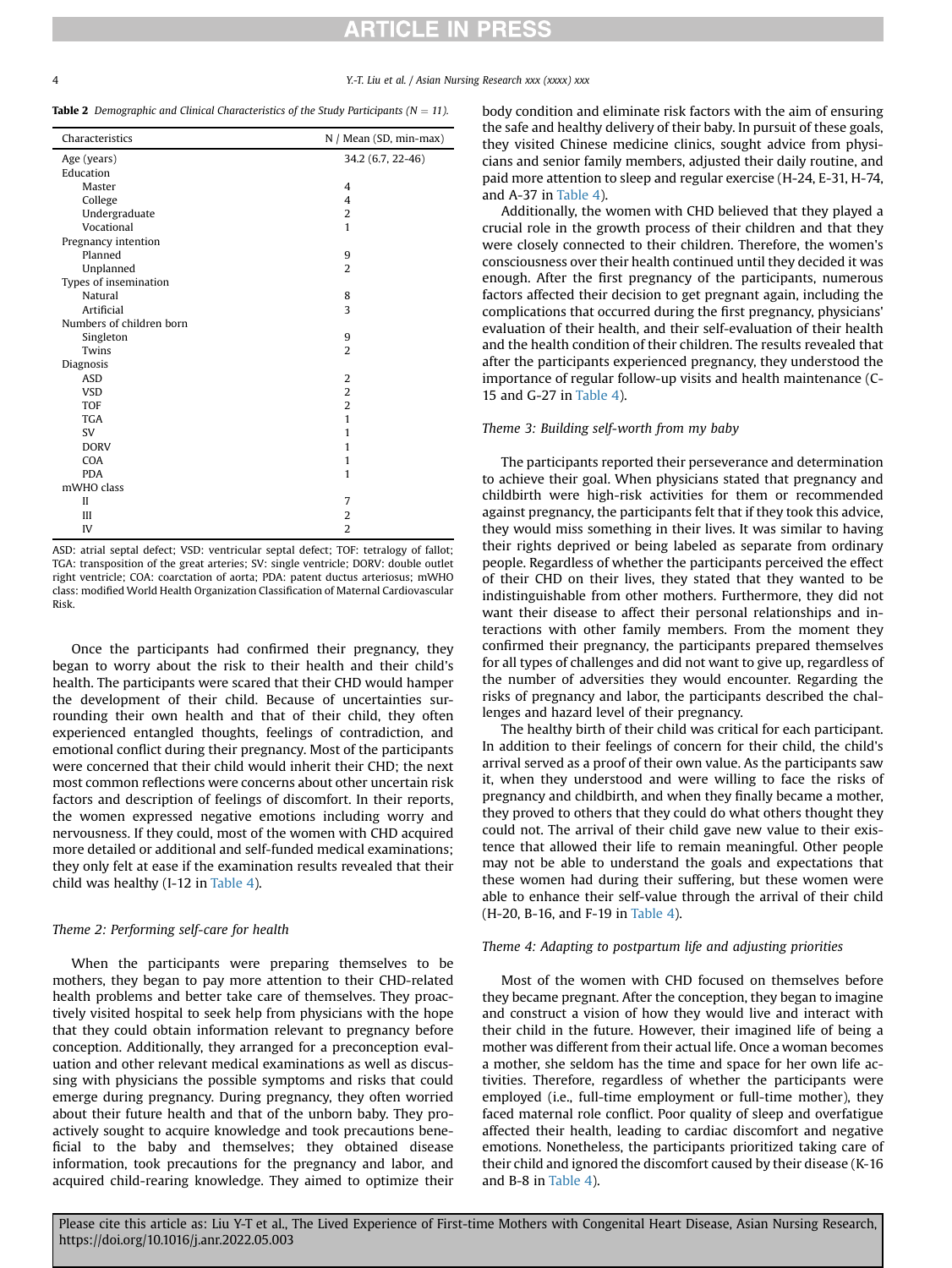#### Y.-T. Liu et al. / Asian Nursing Research xxx (xxxx) xxx 5

<span id="page-4-0"></span>Table 3 An Examplar for the Process of Data Analysis from Meaning Units to Theme.

| Meaning unit                                                                                                                                                                                                                                                                                                                      | Category                                               | Subtheme                                             | Theme                       |
|-----------------------------------------------------------------------------------------------------------------------------------------------------------------------------------------------------------------------------------------------------------------------------------------------------------------------------------|--------------------------------------------------------|------------------------------------------------------|-----------------------------|
| " Every time the doctor said that I had<br>to exercise several times a week and<br>go to the dentist to prevent tooth<br>decay. The doctor would remind me<br>every time I went back to the clinic,<br>but I did not do it once " (I-12)                                                                                          | Overlooking the influence of<br>CHD on personal health | Lack of regard to CHD                                | Recognizing pregnancy risks |
| "Actually, I had not tracked my heart. I<br>would not know how serious my<br>heart condition was but that I was<br>pregnant  Until I was pregnant and<br>giving birth, the doctor explained my<br>heart to me. He gave me a handbook<br>with detailed information on it, so I<br>really understood my heart<br>condition." (D-26) | Incomplete knowledge of CHD                            | Lack of regard to CHD                                | Recognizing pregnancy risks |
| "Yes, I was not worried about my<br>danger. I have been thinking about<br>what to do with my child. I was afraid<br>that my child would be hypoxic just<br>like the doctor said. It would cause<br>many major diseases in the brain. I<br>have been thinking about this<br>problem $\ldots$ " (G-17)                              | Worried about the baby's<br>health                     | Uncertainties surrounding<br>safety during pregnancy | Recognizing pregnancy risks |
| "We didn't particularly want to<br>challenge. It's just that we would be<br>disappointed at that time  It's not<br>that we chose not have a child, but<br>because we have been told that we<br>can't have a child. We still have been<br>disappointed " (H-9)                                                                     | Scared of losing the baby                              | Uncertainties surrounding<br>safety during pregnancy | Recognizing pregnancy risks |
| "I felt that my physical health was<br>unstable  I was not sure if I could<br>bear the risks of pregnancy and<br>childbirth. The degree of this risk was<br>beyond my prediction, so I felt that<br>pregnancy was dangerous for my<br>life." $(D-6)$<br>the state of the state of the state of                                    | Uneasy about unpredictable<br>events during pregnancy  | Uncertainties surrounding<br>safety during pregnancy | Recognizing pregnancy risks |

CHD: congenital heart disease.

The underline: meaning unit.

The parenting attitude or concepts of an individual can be influenced by the parenting attitude or concepts of his or her own mother. Participants described their own mothers' experiences of caring for them. Because of CHD, their mothers paid more attention to them than they would have to a child without CHD and tried hard to protect them. The participants wanted to protect and care for their own children in the same way. Their own upbringing had a certain importance in the memory of the women with CHD; they perhaps adopted their mothers' child-rearing concepts and experience and transformed them into something of their own. Nevertheless, each participant had unique opinions, feelings, and expectations regarding the way their children should handle things and express emotions. In the worlds of these mothers, their children were the most important things in their lives (K-18, B-29, and F-30 in [Table 4\)](#page-5-0).

#### Theme 5: Enjoying being a first-time mother

The women with CHD realized that they were becoming a mother; this realization usually arrived when their fetus started to move or when the baby was delivered. When the fetus began to move, the expectant mother started to feel that there was a little life growing inside them and that the life needed her protection. Additionally, an amazing interaction occurred between mother and child; when the child exhibited behaviors that indicated his or her need for the mother, the mother felt that she was the center of the child's life. Throughout this process, the participants felt that they were needed by their child and considered the child's need and desire for their mother to be a gift from the child to themselves. Therefore, a strong desire to protect her child was generated. Consequently, the mothers were willing to lavish unimaginable love and care on their children. They hoped that they could record every moment that they spent interacting with their child; the child's growth record would be representative of the work that the mother had performed. The birth of the child brought a great sense of achievement and fulfillment for the participants. They had great expectations for their healthy babies. Equally, they were grateful and appreciative for the arrival of their babies. The women with CHD were thankful that their child was willing to enter the world and their life, granting them novel experiences and feelings. Such a state of mind differentiated the mothers with CHD from other family members and resulted in a close relationship between mother and child, causing their emotional bond and interactions to be more intense and profound (H-73 and D-17 in [Table 4\)](#page-5-0).

#### Theme 6: Factors contributing to success in high-risk childbirth

The participants experienced the processes of pregnancy, delivery, and child caring, and they expressed the importance of coordination between internal and external resources. The primiparous women with CHD believed in the professional evaluation and suggestions provided by their CHD medical team. However, the method and attitude that medical personnel chose to adopt when conveying decisions and suggestions could strongly interfere the feelings and opinions of the participants, thereby leading to differing opinions of the women with CHD when they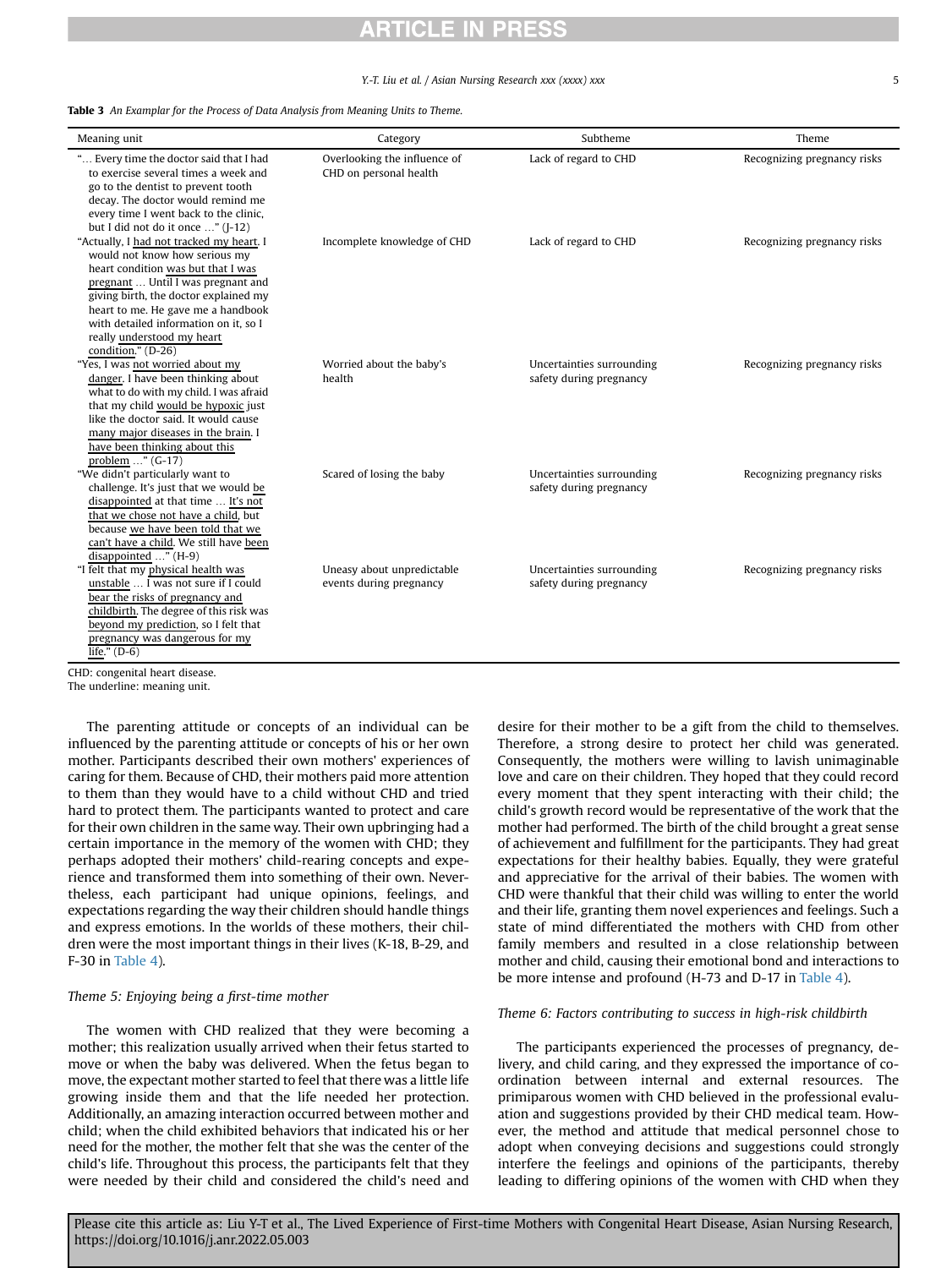## 6 Y.-T. Liu et al. / Asian Nursing Research xxx (xxxx) xxx

### <span id="page-5-0"></span>Table 4 Identified Themes, Subthemes, and Quotes from the Interviews.

| Theme/subtheme                                                 | Quotes from the interviews                                                                                                                                                                                                                                                                                                                                                                                                                                                                                                                                                                                                                                                                                                                                                                                                                                                    |
|----------------------------------------------------------------|-------------------------------------------------------------------------------------------------------------------------------------------------------------------------------------------------------------------------------------------------------------------------------------------------------------------------------------------------------------------------------------------------------------------------------------------------------------------------------------------------------------------------------------------------------------------------------------------------------------------------------------------------------------------------------------------------------------------------------------------------------------------------------------------------------------------------------------------------------------------------------|
| Recognizing pregnancy risks                                    |                                                                                                                                                                                                                                                                                                                                                                                                                                                                                                                                                                                                                                                                                                                                                                                                                                                                               |
| Lack of regard to CHD                                          | "That's right! That's why I said it wasn't planned. I didn't know how severe my condition<br>was? Yes! Actually, it was really severe. I had the surgery at a really young age, when I was<br>6 years old. I didn't really understand my medical condition until I recently gave birth  I<br>feel that I have better understanding of it now. I was given a booklet, which had a detailed<br>explanation of the condition, including the classification levels you just mentioned " (D-<br>26)                                                                                                                                                                                                                                                                                                                                                                                |
| Uncertainties surrounding safety during pregnancy              | "I was quite worried during that time; I was worried that my baby would have the same<br>medical condition as I do. Because my heart is slightly  slightly positioned to the right.<br>That's right! I was worried he would have the same medical condition as me, and whether<br>he would have a genetic disease. Dr. A told me that my child would be prone to genetic<br>diseases and that my medical condition is likely to cause genetic diseases in my children, so<br>I was quite worried. After I gave birth to my baby, I did send him for some medical<br>examinations; he was examined by Dr. A and Dr. B  Of course I was worried; no parent<br>wants their children to suffer." (I-12)                                                                                                                                                                           |
| Performing self-care for health                                |                                                                                                                                                                                                                                                                                                                                                                                                                                                                                                                                                                                                                                                                                                                                                                                                                                                                               |
| Desire to become a mother                                      | "We have been discussing whether to be pregnant  Anyway, I might have been too                                                                                                                                                                                                                                                                                                                                                                                                                                                                                                                                                                                                                                                                                                                                                                                                |
| Proactive medical-care-seeking behaviors                       | happy at that time,<br>Just tell him yes, I'm OK, I'm fine. At that time my physical condition was really good, and I<br>didn't know why I believed in my situation, so I told him, just try it! Anyway, I think I<br>would return to the clinic regularly." (H-24)<br>"I did visit Chinese physicians for health promotion treatment. I still think that Chinese<br>medicine and Western medicine are very different." (E-31)<br>"Because I wasn't sure exactly what kind of influence this medical condition has  like on                                                                                                                                                                                                                                                                                                                                                   |
| The importance of an evaluation before conceiving              | pregnancy and overall health, and I was thinking, "Right, I just have to give birth first.<br>About my condition  we'll see what happens." But after I gave birth, I realized that I<br>wanted to be with him as he grew up! [chokes up]" $(H-74)$<br>"I think the first priority is still consulting the doctor. If the doctor gives me the green light<br>after an evaluation, I would ask the doctor if there're any precautions I should take<br>things like that. And you also need to be cautious during your pregnancy. You need to take<br>extra precautions in everything you do. For example, when I was pregnant, my mother                                                                                                                                                                                                                                        |
| Reflecting on health during pregnancy and labor                | reminded me not to ride a motorcycle, because the roads in Taiwan are uneven, and riding<br>a motorcycle on an uneven road would not do the baby any good. You must be careful in<br>everything when you are on the way to becoming a mother." (A-37)<br>"It's better not to get pregnant that I take the medicine. But doctor tells me to eat every day.<br>If I want to get pregnant, I have to stop for at least half a year. Quitting the medication is<br>also risky for me, but I really want to have a second child. I have talked to the doctor three<br>times, and the nurse thinks I am too anxious $\ldots$ " (G-27)                                                                                                                                                                                                                                               |
| Building self-worth from my baby                               |                                                                                                                                                                                                                                                                                                                                                                                                                                                                                                                                                                                                                                                                                                                                                                                                                                                                               |
| The hope of not being treated differently                      | "Actually, I was just asking the question out of boredom. I asked if there was anything I<br>could still do. And then I asked about more important things, and then I was asked about<br>I asked the doctor about the possibility of getting pregnant, and then  I was a bit regretful<br>when I heard that, because I felt like I was already different from normal people." (H-20)                                                                                                                                                                                                                                                                                                                                                                                                                                                                                          |
| The most important decision in my life                         | "I just felt that I wanted to have children, and everything I did was because I wanted to<br>have children, so I need to move in that direction! Frankly, sometimes I did feel that  I<br>should just give up the idea of having children. But then again, I thought that was the only<br>time I could work toward having children. If I waited until I was 40 or 50 years old, it would<br>be impossible for me to have a child. That's why I felt I should work as hard as possible and<br>see what happens. If my efforts were unfruitful in the end, I could at least say that I had no<br>regrets. That's why I didn't give up throughout the whole process, and I ended up having<br>two children (twins), one boy and one girl." (B-16)                                                                                                                                |
| The need to prove to myself that I can do it                   | "After I gave birth to my child, I felt like I had achieved something impossible. Because 8 <sup>th</sup><br>months after I was born, I was diagnosed with double outlet right ventricle with<br>transposition of the great arteries. Given the medical technology in the 1980s, this medical<br>condition was basically incurable. At that time, the doctor told my mother that I could only<br>wait for a heart transplant. That's why giving birth was like achieving something that<br>others didn't think I was capable of. And I was the first person in my family to get married<br>and have children, my family members were quite shocked by that. People in the older<br>generation think that giving birth to an abnormal child means that the mother did<br>something wrong in her previous life. Therefore, this is like a sort of vengeance for me." (F-<br>19) |
| Adapting to postpartum life and adjusting priorities           |                                                                                                                                                                                                                                                                                                                                                                                                                                                                                                                                                                                                                                                                                                                                                                                                                                                                               |
| The meaning of freedom and responsibility                      | "Maybe mothers are  maybe you are biologically wired to wake up once you hear your<br>baby cry. That's a maternal instinct. The father doesn't have it. He just sleeps so deeply. So I<br>don't wake him up unless I have to attend to two babies (twins). Of course, he would help if<br>I woke him up. But the truth is that I am the main caregiver, while he plays a passive<br>assistant role." (K-18)                                                                                                                                                                                                                                                                                                                                                                                                                                                                   |
| The inheritance and transformation of child-rearing experience | "I did think about what is most important to me. I thought about work, but then I thought,<br>no, that's not mine, that belongs to the country. In the end, I feel that being a mother is the<br>most important task for me right now." (B-29)                                                                                                                                                                                                                                                                                                                                                                                                                                                                                                                                                                                                                                |
|                                                                | "For example, my classmates invited me to go hiking. Actually, I knew I shouldn't hike, but<br>my mom made me go. During the hike I cried and vomited, but my mom followed behind<br>me and said: "It's okay! Let's take it slow." I think the parents of children with CHD are very                                                                                                                                                                                                                                                                                                                                                                                                                                                                                                                                                                                          |

pitiful. They have a hard time, but I don't think it is necessary for them to be so negative.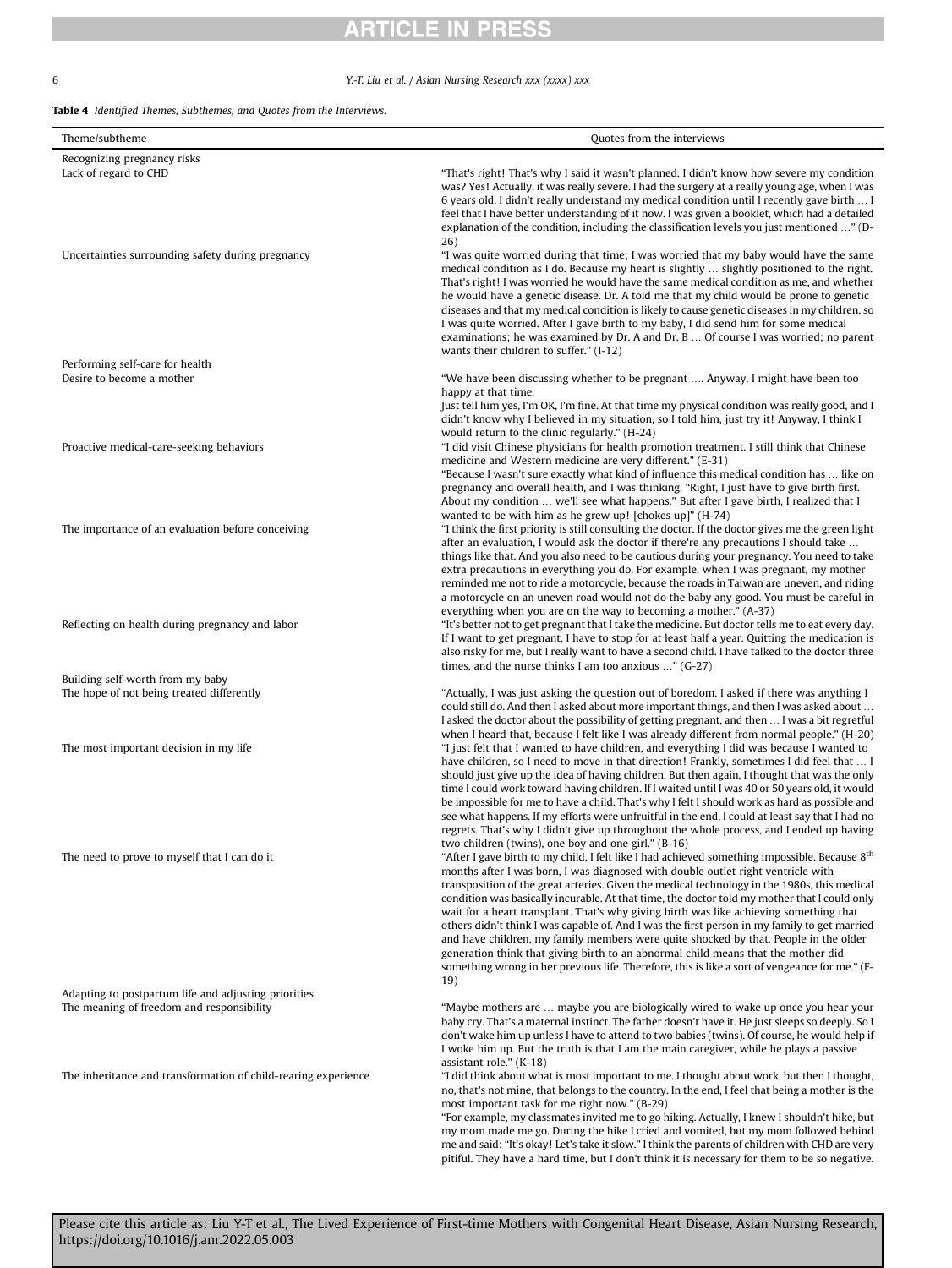#### Y.-T. Liu et al. / Asian Nursing Research xxx (xxxx) xxx

#### Table 4 (continued )

| Theme/subtheme                                          | Quotes from the interviews                                                                                                                                                                                                                                                                                                                                                                                                                                                                                                                                                                                                                                                                                                           |
|---------------------------------------------------------|--------------------------------------------------------------------------------------------------------------------------------------------------------------------------------------------------------------------------------------------------------------------------------------------------------------------------------------------------------------------------------------------------------------------------------------------------------------------------------------------------------------------------------------------------------------------------------------------------------------------------------------------------------------------------------------------------------------------------------------|
| The priorities of becoming a mother                     | Your child will be happy because you have to [pretend to] be happy, but in fact you are<br>unhappy and your heart is not happy, (laugh)" (F-30)<br>"I was definitely swamped by my workload for a while  just taking care of the baby.<br>Before giving birth, I just focused on carrying the baby; throughout the whole pregnancy, I<br>just hoped to deliver the baby safely. So I didn't actually realize that there is a lot of caring<br>work to be done after the baby is delivered and that I need to prioritize the baby all the<br>time  Midnight was especially terrible, because the babies had an inverted day-night<br>rhythm. Right, and I was really overwhelmed when both babies cried at the same time." (K-<br>16) |
|                                                         | "Because both of going to work and taking care of my baby are so tiring, arrhythmia<br>becomes the last consideration," (B-8)                                                                                                                                                                                                                                                                                                                                                                                                                                                                                                                                                                                                        |
| Enjoying being a first-time mother                      |                                                                                                                                                                                                                                                                                                                                                                                                                                                                                                                                                                                                                                                                                                                                      |
| The joy and affection of welcoming a child              | "I felt that I had formed some sort of comradeship with the baby in my tummy, right from<br>the beginning. It wasn't easy  so I think that my feelings toward my baby  they're kind<br>of exceptional and special," (H-73)                                                                                                                                                                                                                                                                                                                                                                                                                                                                                                           |
| Strengthening the sense of commitment to being a mother | "You would really  there was an invisible force that made you  you actually gave love<br>to the child selflessly! This was quite unexpected." (D-17)                                                                                                                                                                                                                                                                                                                                                                                                                                                                                                                                                                                 |
| Factors contributing to success in high-risk childbirth |                                                                                                                                                                                                                                                                                                                                                                                                                                                                                                                                                                                                                                                                                                                                      |
| Understanding and help from the employer                | "My boss would let me take children to work. If my work is really over, I'll stay keep doing<br>it, I won't insist that I have to walk on time. I am very grateful to the boss for his tolerance."<br>$(A-28)$                                                                                                                                                                                                                                                                                                                                                                                                                                                                                                                       |
| Support and encouragement from family                   | "Without help from my family, it would have been hard for us to handle everything well.<br>Help from parents made a big difference. When I was waiting for my delivery at around the<br>34th or 36th week, I was afraid that I'd deliver prematurely, so I went and stayed at a hotel<br>in Taipei. If my sister hadn't kept me company, I would've been scared to go to Taipei                                                                                                                                                                                                                                                                                                                                                      |
| The overall professionalism of medical care             | alone." (E-18)<br>"The examination by Dr. A really eased my mind. That's why I said that sometimes the<br>doctors' words really make you feel confident, more confident. Otherwise, you feel so<br>frightened and scared, because you don't know what will happen in the future." (I-69)                                                                                                                                                                                                                                                                                                                                                                                                                                             |

CHD: congenital heart disease.

were considering getting pregnant and delivering a baby. Helpful medical personnel and a positive medical care environment could lead to a sense of stability in the women with CHD; by contrast, subpar medical care services and environment could lead to confusion, anxiety, and uncertainties in the participants during their decision-making process. Throughout the whole process, the women with CHD hoped that their spouse or family members would be by their side, somewhat relieving their anxiety and fear. After they gave birth, the primiparous women with CHD were faced with various unfamiliar tasks and even a sense of fatigue. The understanding and help offered by the women's employers at this time relieved them from the dilemma of having to juggle work and family. Additionally, the company and assistance in taking care of the newborn offered by family members partially lifted the physical and mental burdens on the mothers that were caused by fatigue and the hectic situation; these efforts helped the participants tremendously in both the mental and practical aspects. The women desired support and company from their spouse most of all, followed by that from, members from their family and lastly member of their spouse's family; this indicates the significance and influence of the spouse during the process of pregnancy and child caring. In addition to depending on family relationships and familiarity, the women's preference of company was dependent on the role the women played in their family, their status in their family, the personality of family members, and familial relationships (A-28, E-18, and I-69 in [Table 4\)](#page-5-0).

#### Discussion

The study results indicated that the themes could be divided into two categories: those related to chronology and resource utilization. The first five themes—namely recognizing pregnancy risks, performing self-care for health, building self-worth from my baby, adapting to postpartum life and adjusting priorities, and enjoying being a first-time mother-represent a dynamic and continuous process, whereas the theme factors contributing to success in high-risk childbirth link the preconception lives of the women with CHD to their postpartum lives and are considered representative of resource utilization. The lived experience of the new mothers appeared to embody the participants' personal traits and upbringing. The statements and behaviors of each participant revealed their distinct personality and demonstrated their uniqueness. Even though the life of the participants had been made different by their disease from that of their counterparts without diseases, the essence of the maternal role is the same for all. The processes of carrying and nurturing a child strengthened the maternal role in the primiparous women with CHD, resulting in apparently more intense mother-child interaction and expressions. The results of the current study are consistent with the maternal role theory proposed by Rubin [\[10](#page-8-9)] and Mercer [[11](#page-8-10)].

The results related to recognizing pregnancy risks revealed the deficiency in the attention of the women with CHD toward their CHD. Clinical observation revealed that most of the women with CHD attended a follow-up session at the outpatient clinic before their conception or mid-gestation, which has been long since their last hospital visit for CHD. Similarly, Yeh et al. [[17](#page-8-16)] reported that most patients with CHD overlooked the importance of long-term tracking after the age of 10 years. The leading causes of tracking cessation include personal factors, the lack of continuous care services, inconsistent in the professionalism of medical personnel, and the lack of a comprehensive referral program  $[17-19]$  $[17-19]$  $[17-19]$  $[17-19]$  $[17-19]$ . CHD requires long-term, regular, and consistent tracking. A systematically planned transition program for adolescents with CHD is needed to reduce the management risk of loss to follow-up and strengthen their self-care ability [\[3](#page-8-2),[17](#page-8-16)].

The age distribution of the participants in the present study was 22-46 years old. Furenäs et al.  $[20]$  $[20]$  conducted a survey of cardiac, obstetric, and neonatal complications with pregnancies in women with CHD and found that advanced maternal age did not seem to affect complication rate. In addition to the age above 35 years, higher mWHO class or other psychosocial factors influencing on the mothers may be taken into consideration. During pregnancy and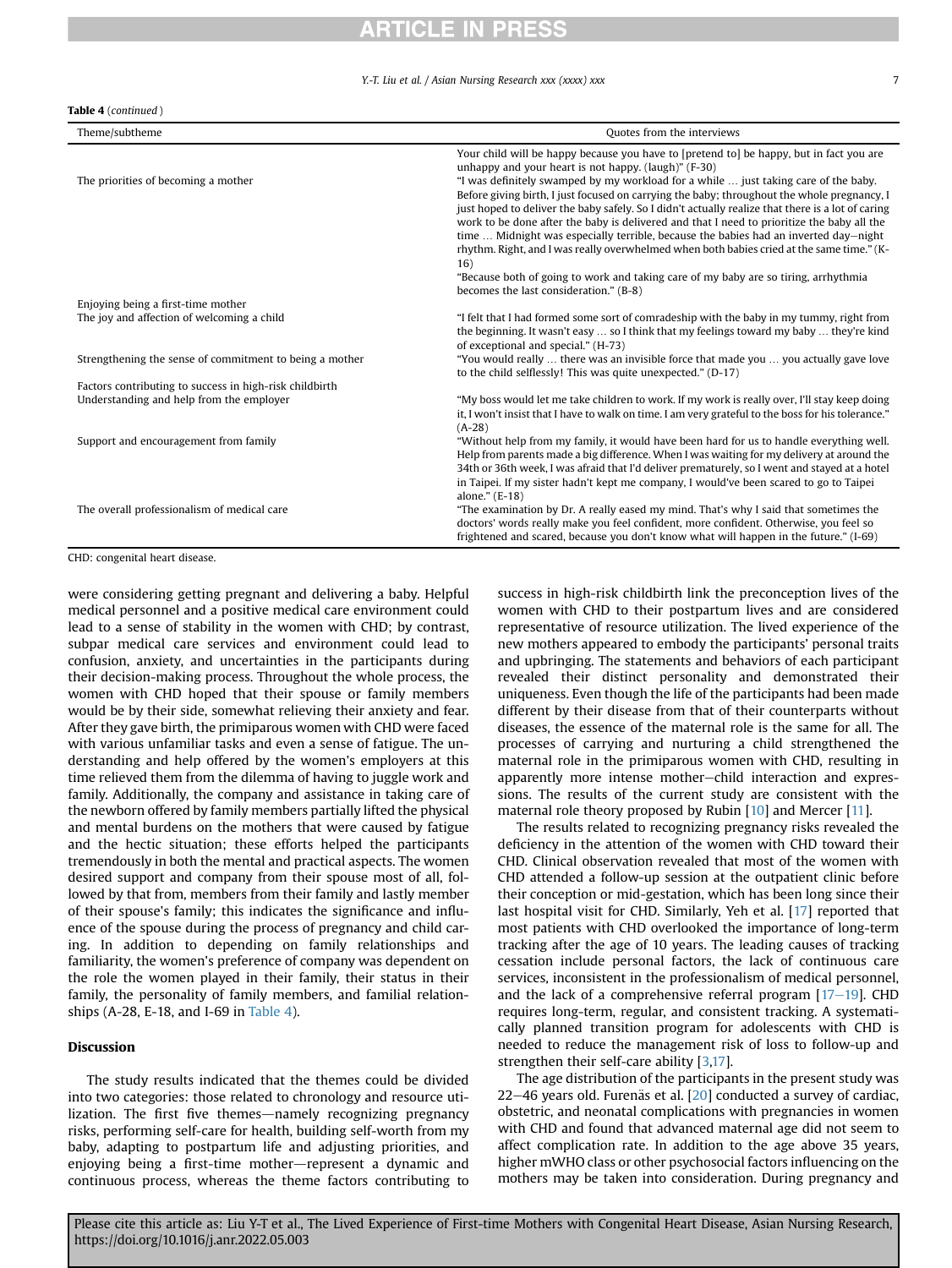labor, women with CHD are more likely than those without to sustain cardiovascular injury [[7,](#page-8-6)[21\]](#page-8-18). Despite their regular attendance of follow-up sessions, approximately 60% of young female patients with CHD did not discuss sex-related topics (e.g., pregnancy, labor, and contraception) with medical care personnel [[22](#page-8-19)]. Aside from not realizing the importance of regular check-ups, women with CHD often overlook the possible impacts that CHD may have on pregnancy [\[19](#page-8-20)]. The lack of understanding regarding CHD as a medical condition and unplanned pregnancy can both increase the level of uncertainty and risk associated with the pregnancy of women with CHD. From the beginning of gestation to labor, negative emotions such as anxiety and uncertainty are consistently present. The possibility that any child would inherit CHD is one of the leading causes of negative emotions; stress and anxiety can affect the physical and mental health of women with CHD during the pregnancy  $[7,22-26]$  $[7,22-26]$  $[7,22-26]$  $[7,22-26]$  $[7,22-26]$ . This finding is consistent with that obtained in the present study.

The results regarding performing self-care for health revealed the desire of the women with CHD to become a mother as well as their worry and sadness caused by the possibility of not being able to do so. Such desire caused them to be unhesitant in trying to get pregnant [\[8](#page-8-7)]. Therefore, before their attempt to get pregnant, they visited hospitals to seek medical advice and used that advice as a basis for evaluating the health of any potential baby and whether they could overcome the risk associated with pregnancy [[23](#page-8-21)]. At this stage, the women with CHD understood that an evaluation before conception was a crucial medical examination that could lower the risks of pregnancy and labor. Previous studies have also demonstrated that a comprehensive evaluation can predict the probability and potential severity of pregnancy complications to a relatively high degree of accuracy, and women with CHD can be given clear information on how to prepare for the pregnancy process and symptoms to monitor during the process [\[27,](#page-8-22)[28](#page-8-23)]. In the present study, the participants proactively sought medical treatment and learned about CHD care, pregnancy, and health promotion behaviors, which was in stark contrast to their previously passive treatment-seeking behavior. This was consistent with the anticipatory stage in the maternal role theory proposed by of Rubin [[10\]](#page-8-9) and Mercer [[29](#page-8-24)]. Additionally, Plutzer and Keirse [\[30\]](#page-8-25) revealed that the focus of primiparous mothers mostly lies in the maintenance and enhancement of personal health. Preparations for the maternal role promote the abilities and protective mindset needed for maternal behaviors during pregnancy.

Traditional Chinese medicine is natural without the burden of chemical synthesis and mainly nourishes the body. Therefore, if patients use Western medicine with contraindications or strong side effects, Chinese medicine treatment may become an alternative to Western medicine treatment. Chinese medicine is more commonly used in Taiwan to nourish, invigorate, and adjust the body [[31,](#page-8-26)[32\]](#page-8-27). Some women who have experienced infertility, miscarriage, or want to have a smooth pregnancy may also turn to traditional Chinese medicine to recuperate their body. The participants in the present study are consistent with regulating the behavior of the body.

The maternal role requires a woman to protect her child from harm and from being threatened by her own medical condition [\[8](#page-8-7)]. In this study, this was exhibited in the attention the participants paid to their own health condition. Women with CHD do not wish to be seen differently by society but can feel differences between them and women without CHD. The limitations and differences experienced in their daily lives may have caused the participants to feel that their disease controlled their lives and caused them to crave recognition [\[33\]](#page-8-28). Pregnancy also poses a certain health risk for women. During this period, maternal resilience emerges. For the sake of their child, the participants had to stop their medications in

certain circumstances, which is consistent with a qualitative synthesis of maternal resilience by Vallido et al. [\[9\]](#page-8-8). At this time, they identified themselves as a mother first and a CHD patient second.

The enjoying being a first-time mother theme indicated that emotional exchange is crucial to a healthy mother-child relationship  $[26]$ . The mother-child interactions that occurred after the child was born enriched the family life of the women with CHD. Compared with people from western countries, people from Asian countries express affection in more subtle and humble ways [[34](#page-8-30)]. Asian mothers may not often verbally express their love and affection for their children, but they are responsive to the needs of their children. The participants with CHD in this study who gave birth considered their child a precious gift. To return the love that they received from their child, they devoted their affection, protection, and attention to their child without reservation; this was an exclusive relationship between a mother and baby.

Finally, the factors contributing to success in high-risk childbirth in the present study indicate the existence of three resources of social support: support from the family, employer, and medical care team. For women with CHD who are on their way to becoming a mother, apart from spousal financial and emotional support, spousal participation in the pregnancy and labor processes plays a critical role in providing the women with courage and confidence for the long journey [[35](#page-8-31)]. Understanding from the employer can mitigate the time pressure problems faced by working women. As for medical personnel, they were providers of knowledge, suggestions, and guidance in the eyes of the participants. Suggestions from the medical care team affected the emotions of the patients. Excluding minor cases in which medical interventions and suggestions have resulted in stress, almost all relevant studies have indicated that the appropriate employment of medical resources improves the safety of patients and effectively reduces or prevents possible risk factors [\[28\]](#page-8-23).

#### Limitations

The sample in the current study included only primiparous women with CHD who were recruited from a single medical center and whose children were aged 6 months to 3 years. Therefore, the present results cannot be generalized to the whole female population with CHD. Because the participants of this study came from various counties and cities of Taiwan, the researchers left the choice of interview venue to the participants. Some of the participant brought her children along because no one was available to babysit. The interviews were sometimes interrupted because the participants needed to attend emergencies related to their children. This can be considered an environmental limitation of the current study.

### Conclusion

The findings of this study presented that the women with CHD reported a consistent set of core concepts regarding their process of becoming a mother for the first time. Six main themes related to the feelings and experiences of the women with CHD in becoming a mother for the first time were identified. These themes indicate that from the preparing for pregnancy stage, to the pregnancy and labor stage, and to the child-rearing stage, the women with CHD did not experience only a single emotion during the entire process. At every stage, they experienced the emotion cycle of worry, joy, fear, and ease. In other words, their emotions were complex and ever changing. Therefore, appropriate social support and intervention are necessary during this period. The findings provide relevant parties with better understanding of the emotional course in events experienced by women with CHD during their pregnancy. The